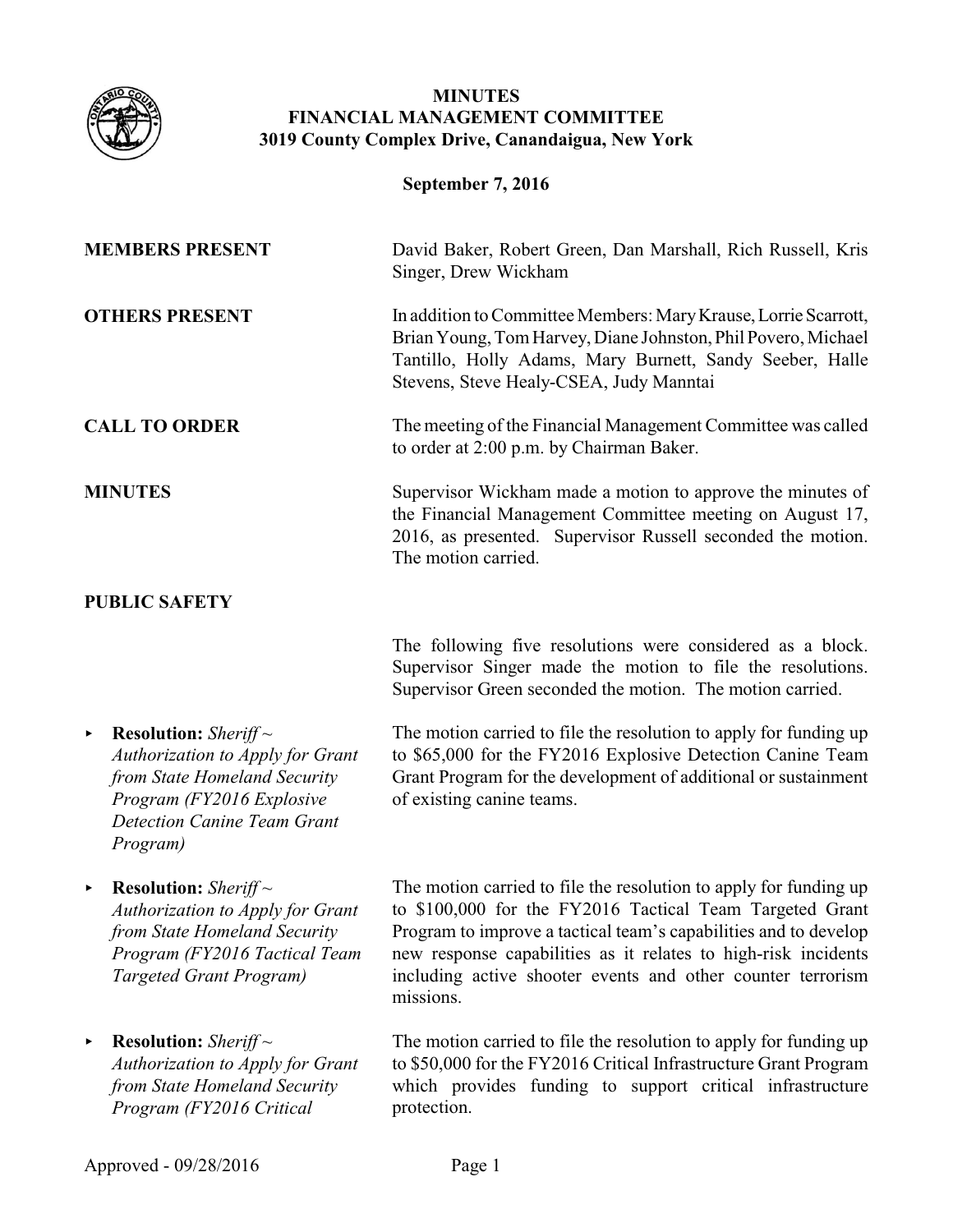*Infrastructure Grant Program)*

- ▶ **Resolution:** *Sheriff* ~ *Authorization to Accept a Grant from the New York State Governor's Traffic Safety Committee for the Child Passenger Safety Program*
- ▶ **Resolution:** *Sheriff* ~ *Authorization to Accept a Grant from the New York State Governor's Traffic Safety Committee for Police Traffic Services Program*
- < **Resolution:** *District Attorney ~ Authorization to Accept Renewal of Crimes Against Revenue Program Grant*

# **CAPITAL PROJECTS**

< **Resolution:** *Closing of Geneva PSAP Project - CP 06-2015: Approval of Amendment #2 with McFarland-Johnson, Inc., for Professional Consultant and Engineering Services*

## **COUNTY ADMINISTRATOR**

< **Resolution:** *Authorization to Enter Into an Agreement with the Partnership for Ontario County, Inc., and Budget Transfer*

The motion carried to file the resolution authorizing the Office of Sheriff to accept the grant of \$1,250 from the New York State Governor's Traffic Safety Committee for the Child Passenger Safety Program.

The motion carried to file the resolution authorizing the Office of Sheriff to accept the grant of \$27,354 from the New York State Governor's Traffic SafetyCommittee for Police Traffic Services Program.

Supervisor Singer made a motion to file the resolution to authorize acceptance of the \$97,436 award for the FY16-2017 Crimes Against Revenue Program. The grant will continue funding the position of Assistant District Attorney at the Associate Level that was created underthe previous grant contract to investigate and prosecute revenue-related crimes. Supervisor Russell seconded the motion. The motion carried.

Supervisor Green made a motion to file the resolution approving contact amendment #2 with McFarland-Johnson, Inc., in the amount of \$960.00 for work associated with the proposed location of the Uninterruptible Power Supply and bypass switch. The term of the contract will begin on September 16, 2016, and terminate December 31, 2016. Supervisor Singer seconded the motion. The motion carried.

Supervisor Green made a motion to file the resolution authorizing an agreement with the Partnership for Ontario County, Inc., and approving a budget transfer in the amount of \$10,000 from contingency for the remainder of 2016 for the cost associated with program planning. Further, the Partnership for Ontario County, Inc., would be included as a "team agency" beginning in 2017 with an appropriation of \$25,000 for the implementation of the service navigation program. Supervisor Singer seconded the motion. The motion carried.